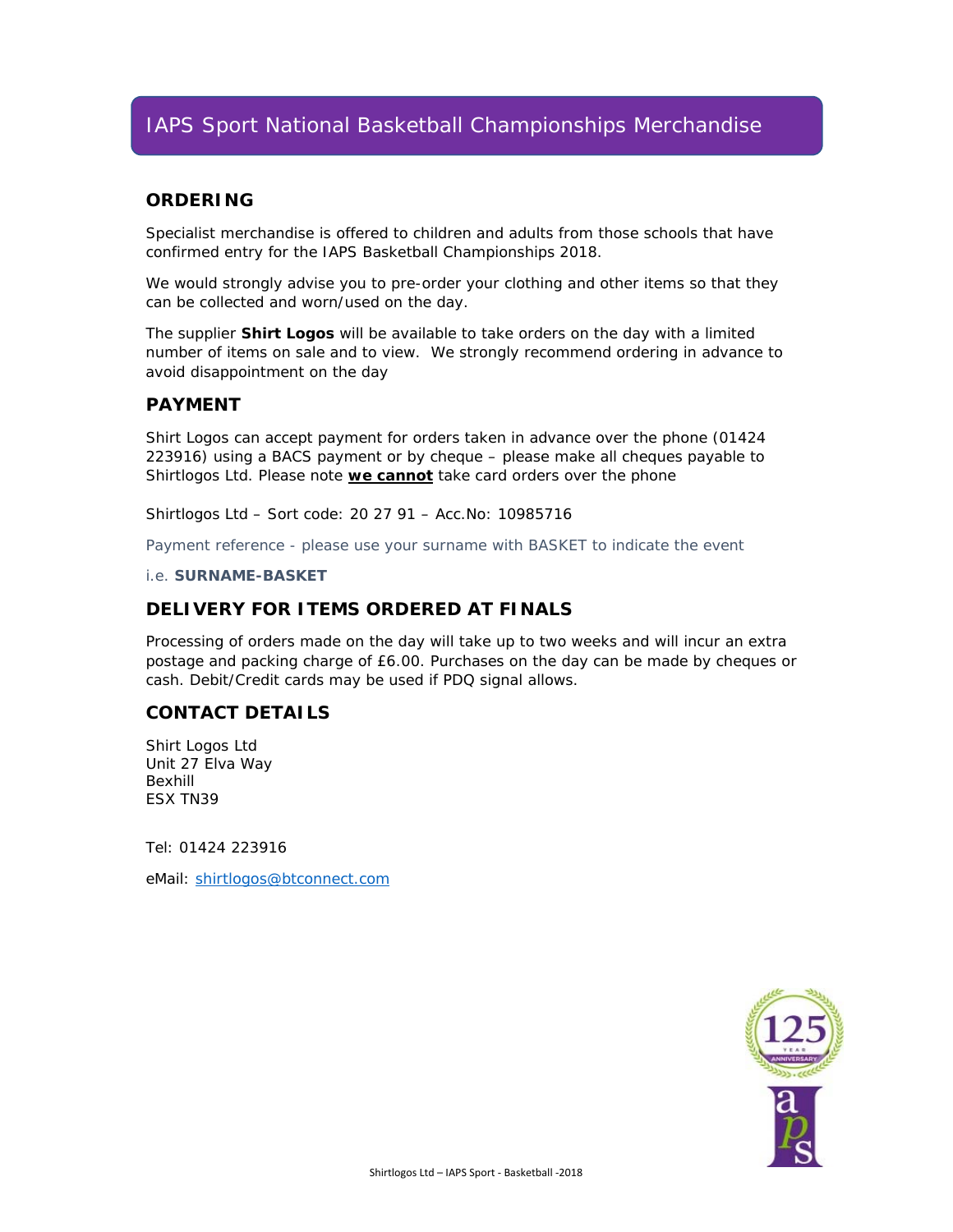# Items Available for Purchase

The following items will be available with the 'IAPS basketball logo 'individually embroidered or printed onto each product. For further details on any item please contact Shirt Logos.